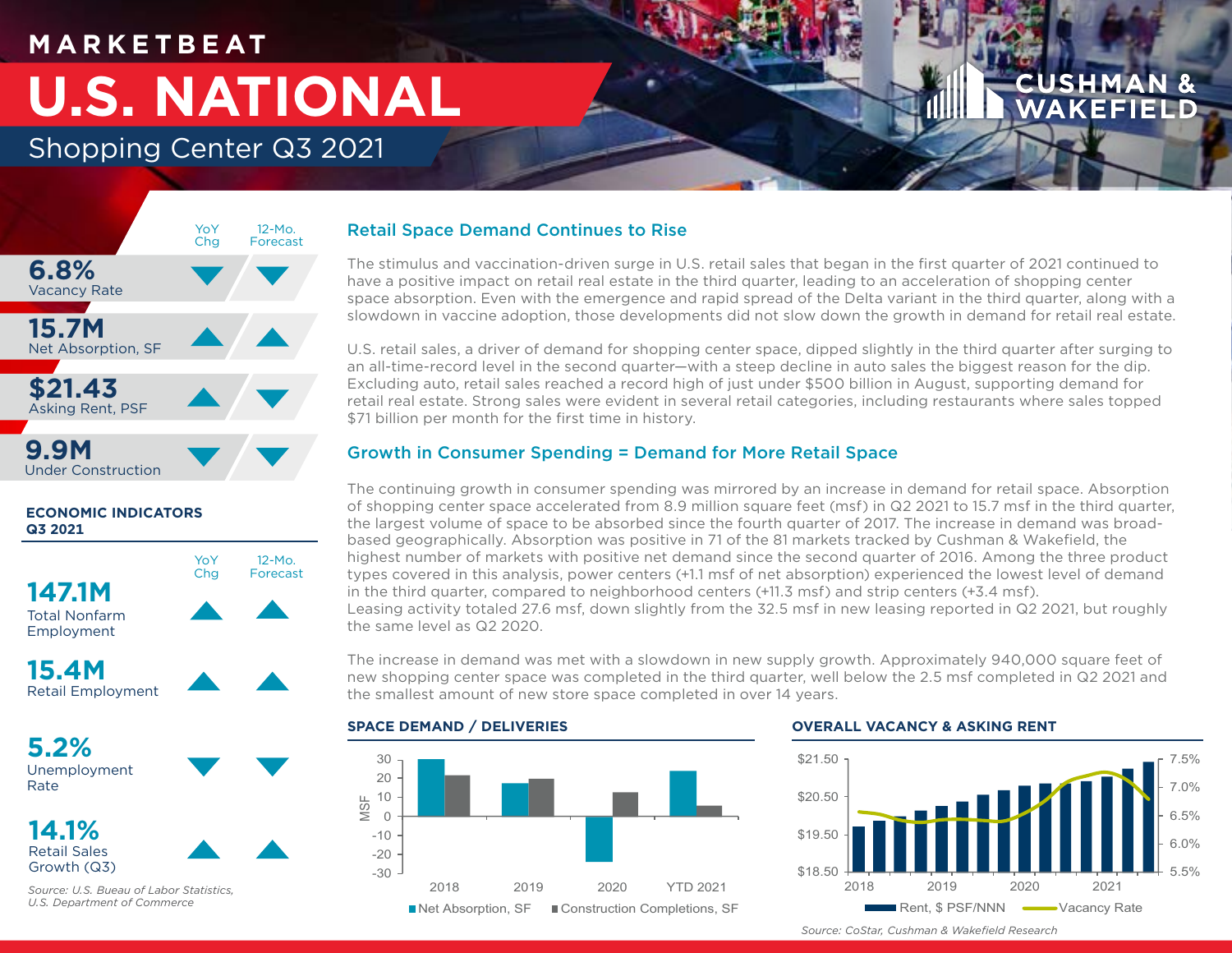## **M A R K E T B E AT U.S. NATIONAL** Shopping Center Q3 2021

This combination of rising absorption and a decline in new completions caused the national vacancy rate to decline from 7.1% in Q2 2021 to 6.8% at the end of the third quarter. Vacancy rates fell the most in strip centers (-50 basis points) and neighborhood centers (-40 bps). Vacancy rates in power centers declined at a more modest -10 bps. At the market level, the decline in vacancy rates was broad-based, with 70 of the 81 markets we report on recording a decline in vacancy.

Since the pandemic began in 2020, asking rents have continued to trend higher, but effective rents have declined. This discrepancy can be explained by the fact that retail property owners are opting to offer higher concession packages (i.e., free rent and tenant improvement allowances) as opposed to lowering their asking rents. It was more of the same in Q3 2021—shopping center rents increased 2.7% from the previous year, while effective rents continued to tick down.  $\frac{15}{2}$ 

## **SHOPPING CENTER NET ABSORPTION**



**USHM** 

## **LEASING ACTIVITY BY REGION & TYPE, % OF TOTAL** Q3 2021



### **VACANCY RATE BY TYPE** Q3 2021



*Source: CoStar, Cushman & Wakefield Research*

## **Outlook**

Three months ago, there was a broad consensus that the U.S. economy was at the beginning of a consumer-driven boom as rising vaccination rates and massive government stimulus gave households the wherewithal to engage in activities that had been suspended throughout 2020. During Q3 2021, that optimism was tempered slightly as the Delta variant, supply chain disruptions across many industries and slowing adoption of vaccines led to slower consumer spending growth than generally anticipated. Nonetheless, the U.S. consumer continued to spend at reasonably healthy levels and that is expected to accelerate as we get to the other side of the Delta wave— which will result in rising demand for store space.

As consumers have grown more accustomed to the convenience of e-commerce, retailers have had to adjust their plans accordingly. Omnichannel is no longer a future goal, but a necessity today. Look for e-commerce to continue to grow, but also expect in-store sales to increase over the second half of 2021 and into 2022 as the economy fully recovers from the effects of the pandemic.

Although there are still millions of jobs unfilled leading to tighter labor markets and higher wages being offered, these wage increases coupled with employment growth will boost spending in the coming year and continue to drive rising demand for retail space.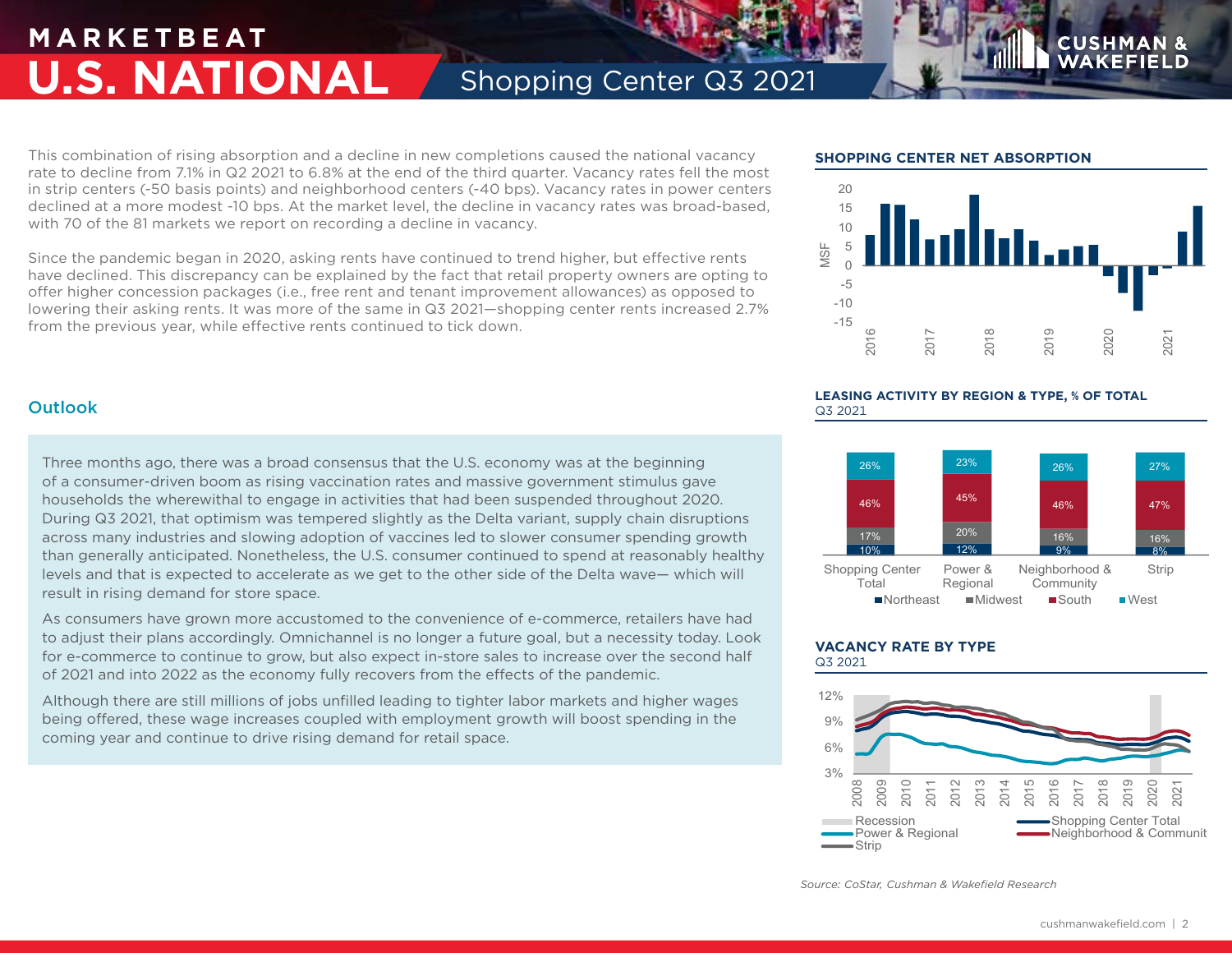# **M A R K E T B E AT U.S. NATIONAL** Net Absorption Q3 2021

# **CUSHMAN &**<br>WAKEFIELD

|                              |               |              | <b>Net Absorption</b> |           |            |
|------------------------------|---------------|--------------|-----------------------|-----------|------------|
| U.S. Shopping Center Markets | Q3 2020       | Q4 2020      | Q1 2021               | Q2 2021   | Q3 2021p   |
| <b>United States</b>         | $-11,737,953$ | $-2,386,882$ | $-713,864$            | 8,945,305 | 15,745,106 |
| Northeast                    | $-3,632,245$  | $-759,813$   | $-550,879$            | 1,093,767 | 1,935,739  |
| Midwest                      | $-1,250,614$  | $-1,296,872$ | 160.737               | 645.390   | 2,286,273  |
| South                        | $-5.506.256$  | 394.219      | 284.895               | 4.593.632 | 7.497.631  |
| West                         | $-2,576,287$  | $-226,762$   | $-611,489$            | 1,794,787 | 4,908,553  |

| <b>Net Absorption</b>               |              |            |                |            | <b>Net Absorption</b> |                                     |              |            |            |                |            |
|-------------------------------------|--------------|------------|----------------|------------|-----------------------|-------------------------------------|--------------|------------|------------|----------------|------------|
| <b>U.S. Shopping Center Markets</b> | Q3 2020      | Q4 2020    | <b>Q1 2021</b> | Q2 2021    | Q3 2021p              | <b>U.S. Shopping Center Markets</b> | Q3 2020      | Q4 2020    | Q1 2021    | <b>Q2 2021</b> | Q3 2021p   |
| Akron, OH                           | $-155,096$   | 6,241      | $-55,671$      | $-138,492$ | 54,773                | Louisville, KY                      | $-180,272$   | $-24,042$  | $-72,725$  | 29,878         | 149,594    |
| Albany, NY                          | $-100,209$   | $-106,165$ | $-80,938$      | 48,874     | 69,992                | Memphis, TN                         | $-117,488$   | 71,169     | $-45,426$  | 175,179        | 73,987     |
| Albuquerque, NM                     | 33,322       | 82,792     | $-72,085$      | 11,651     | 57,353                | Miami, FL                           | $-32,568$    | 38,653     | 37,340     | 151,314        | 217,563    |
| Atlanta, GA                         | $-485,815$   | 286,732    | $-103,140$     | 398,881    | 887,569               | Milwaukee, WI                       | 30,814       | 44,647     | $-121,802$ | 23,129         | 215,955    |
| Austin, TX                          | $-144,905$   | $-37,880$  | 204,391        | 42,287     | 328,077               | Minneapolis, MN                     | $-303,697$   | $-244.843$ | 50,423     | 204,512        | 331,366    |
| Bakersfield, CA                     | 7,217        | 133,590    | $-46,191$      | 49,719     | 42,175                | Montgomery, AL                      | $-36,096$    | 73,010     | 30,082     | 67,802         | $-80,751$  |
| Baltimore, MD                       | $-323,299$   | $-42,821$  | $-11,619$      | 279,880    | $-116,198$            | Nashville, TN                       | $-34,969$    | $-196,686$ | 113,372    | 158,664        | 126,706    |
| Birmingham, AL                      | 36,664       | 243,179    | 11,071         | 178,398    | 120,040               | New Haven, CT                       | $-151,751$   | $-8,368$   | 127,808    | 23,901         | 80,056     |
| Boise, ID                           | $-51,759$    | $-33,194$  | 28,086         | 148,327    | 318,282               | New Orleans, LA                     | $-263,013$   | 91,067     | $-177,212$ | 167,454        | 97,460     |
| Boston, MA                          | 39,530       | 12,936     | $-70,272$      | 280,008    | 130,439               | New York City Metro, NY             | $-485,117$   | $-380,345$ | $-509,171$ | 408,988        | 788,392    |
| Boulder, CO                         | $-51,049$    | $-56,509$  | $-43,854$      | $-477$     | $-19,481$             | Norfolk, VA                         | 80,098       | $-11,232$  | 24,869     | $-49,267$      | 158,688    |
| Buffalo, NY                         | $-738,823$   | $-193,903$ | 78,913         | 79,825     | 19,218                | <b>Northwest Arkansas</b>           | $-32,673$    | $-3,623$   | 104,503    | 15,582         | 40,259     |
| Charleston, SC                      | $-407,619$   | $-92,764$  | $-13,139$      | $-107,564$ | 160,376               | Oklahoma City, OK                   | $-91,343$    | 51,716     | $-147,426$ | 199,183        | $-65,365$  |
| Charlotte, NC                       | $-490,432$   | 200,398    | 103,398        | 208,847    | 310,192               | Omaha, NE                           | $-83,418$    | $-202,650$ | 96,486     | 109,466        | 41,457     |
| Chicago, IL                         | 51,695       | 443,508    | 389,574        | $-298,755$ | 196,612               | Orange County, CA                   | $-333,480$   | 28,403     | $-230,261$ | 86,410         | 82,662     |
| Cincinnati, OH                      | 75,751       | $-54,186$  | $-57,402$      | 186,816    | 209,942               | Orlando, FL                         | 69,938       | $-49,361$  | 229,160    | -60,469        | 622,294    |
| Cleveland, OH                       | $-185,421$   | $-434,021$ | $-149,727$     | 187,234    | 441,119               | Palm Beach, FL                      | $-162,030$   | 14,615     | 2,511      | 185,228        | 162,238    |
| Colorado Springs, CO                | $-169,661$   | 81,931     | 70,111         | $-17,505$  | 1,472                 | Philadelphia, PA                    | $-1,000,254$ | 104,986    | $-89,947$  | 267,636        | 193,820    |
| Columbia, SC                        | $-182,527$   | 84,541     | $-143,572$     | $-42,304$  | 122,730               | Phoenix, AZ                         | 41,650       | 18,846     | 411,972    | 67,899         | 657,357    |
| Columbus, OH                        | $-80,095$    | 112,130    | 279,385        | $-100,763$ | $-92,520$             | Pittsburgh, PA                      | $-86,187$    | $-99,241$  | 10,545     | $-77,417$      | $-5,241$   |
| Dallas/Ft. Worth, TX                | $-1,230,263$ | $-647,022$ | $-316,567$     | 755,332    | 1,134,446             | Portland, OR                        | $-122,755$   | $-15,967$  | $-104,083$ | 9,750          | 234,632    |
| Dayton, OH                          | $-26,426$    | $-83,120$  | $-15,416$      | $-108,408$ | 203,364               | Providence, RI                      | $-317,822$   | $-151,012$ | $-965$     | 64,838         | 131,394    |
| Denver, CO                          | $-409,608$   | $-150,998$ | $-114,017$     | 213,134    | 361,527               | Raleigh/Durham, NC                  | $-175,452$   | $-198,169$ | $-33,688$  | 165,659        | 86,886     |
| Des Moines, IA                      | 26,148       | $-197,131$ | 70,945         | 205,140    | $-901$                | Reno, NV                            | $-69,219$    | 8,624      | $-16,009$  | $-39,026$      | 76,615     |
| Detroit, MI                         | $-552,402$   | $-272,735$ | 17,704         | 202,399    | 196,683               | Richmond, VA                        | $-32,950$    | 13,477     | 77,225     | 81,642         | 202,963    |
| East Bay, CA                        | $-176,858$   | 808        | $-52,287$      | $-83,092$  | 20,129                | Rochester, NY                       | $-392,273$   | 67,779     | $-174,474$ | $-74,356$      | 341,395    |
| El Paso, TX                         | $-139,186$   | 50,948     | 100,572        | 14,358     | 155,558               | Sacramento, CA                      | $-37,238$    | $-89,296$  | 23,568     | 6,760          | 444,854    |
| Fort Lauderdale, FL                 | $-373,763$   | $-70,366$  | 115,718        | 261,946    | 251,482               | Salt Lake City, UT                  | $-39,312$    | $-213,041$ | 269,243    | $-35,616$      | 170,582    |
| Fort Myers/Naples, FL               | 138,844      | 130,601    | 175,636        | 217,352    | 128,889               | San Antonio, TX                     | $-183,348$   | 36,550     | $-121,669$ | 192,466        | 318,882    |
| Greensboro, NC                      | $-1,724$     | 76,390     | $-82,791$      | $-30,224$  | 126,737               | San Diego, CA                       | $-387,297$   | $-84,899$  | $-310,230$ | 101,404        | 334,559    |
| Greenville, SC                      | $-121,856$   | 27,749     | $-12,339$      | 31,585     | $-12,241$             | San Francisco, CA                   | $-146,648$   | $-80,116$  | $-133,310$ | $-11,925$      | 9,226      |
| Hartford, CT                        | $-276,362$   | 6,933      | 195,176        | 54,851     | $-7,554$              | San Jose, CA                        | $-125,719$   | 221,138    | 2,628      | 27,423         | 29,113     |
| Hawaii                              | 22,873       | $-102,211$ | $-11,084$      | 89,059     | 29,513                | Sarasota, FL                        | $-78,407$    | 71,146     | $-35,853$  | 150,706        | 158,183    |
| Houston, TX                         | 20,061       | 477,079    | 154,338        | 283,568    | 472,386               | Seattle, WA                         | $-281,725$   | 151,531    | $-313,220$ | 130,997        | 143,617    |
| Indianapolis, IN                    | 175,354      | $-117,011$ | $-173,743$     | 194,195    | 16,603                | St. Louis, MO                       | 40,996       | $-28,593$  | $-145,690$ | $-107,062$     | 230,056    |
| Inland Empire, CA                   | $-67,319$    | 37,366     | 182,843        | 595,568    | 902,905               | Syracuse, NY                        | $-122,977$   | $-13,413$  | $-37,554$  | 16,619         | 193,828    |
| Jacksonville, FL                    | $-130,630$   | $-280,174$ | 372,935        | 171,644    | 235,935               | Tampa, FL                           | $-43,662$    | 58,145     | $-78,658$  | 22,152         | 552,100    |
| Kansas City, MO                     | $-264,817$   | $-269,108$ | $-24,329$      | 85,979     | 241,764               | Tucson, AZ                          | $-50,853$    | 48,521     | $-152$     | $-51,733$      | 190,036    |
| Knoxville, TN                       | $-162,397$   | $-56,432$  | 127,332        | 93,494     | 17,518                | Tulsa, OK                           | 56,628       | 31,586     | 154,944    | 91,854         | $-164,124$ |
| Las Vegas, NV                       | 96,601       | 227,555    | 53,409         | 559,087    | 383,649               | Washington, DC                      | $-249,802$   | $-23,960$  | $-458,678$ | 91,125         | 516,572    |
| Los Angeles, CA                     | $-257,450$   | $-441,636$ | $-206,566$     | $-63,027$  | 437,776               |                                     |              |            |            |                |            |
|                                     |              |            |                |            |                       |                                     |              |            |            |                |            |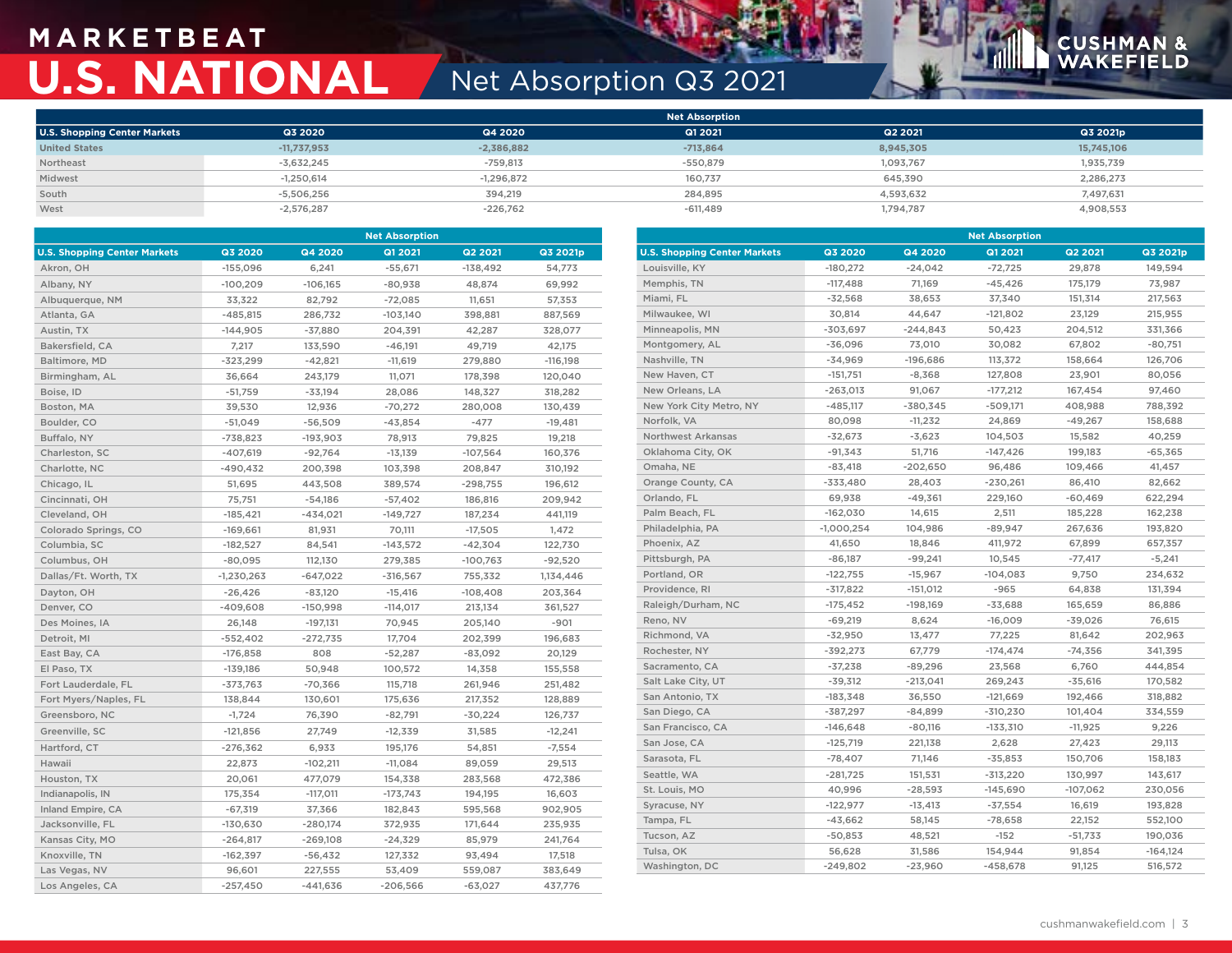# **M A R K E T B E AT U.S. NATIONAL Vacancy Rates Q3 2021**



**Overall**

|                                     |         |         | <b>Overall</b> |         |          |
|-------------------------------------|---------|---------|----------------|---------|----------|
| <b>U.S. Shopping Center Markets</b> | Q3 2020 | Q4 2020 | Q1 2021        | Q2 2021 | Q3 2021p |
| <b>United States</b>                | 7.1%    | 7.2%    | 7.3%           | 7.1%    | 6.8%     |
| Northeast                           | 6.9%    | 7.1%    | 7.2%           | 7.0%    | 6.8%     |
| Midwest                             | 7.8%    | 8.0%    | 8.0%           | 8.0%    | 7.7%     |
| South                               | 6.9%    | 6.9%    | 7.0%           | 6.8%    | 6.4%     |
| West                                | 6.9%    | 7.0%    | 7.1%           | 7.0%    | 6.6%     |

| <b>Overall</b>                      |         |         |         | <b>Overall</b> |          |                                     |                |         |         |                |          |
|-------------------------------------|---------|---------|---------|----------------|----------|-------------------------------------|----------------|---------|---------|----------------|----------|
| <b>U.S. Shopping Center Markets</b> | Q3 2020 | Q4 2020 | Q1 2021 | Q2 2021        | Q3 2021p | <b>U.S. Shopping Center Markets</b> | <b>Q3 2020</b> | Q4 2020 | Q1 2021 | <b>Q2 2021</b> | Q3 2021p |
| Akron, OH                           | 5.3%    | 5.3%    | 5.6%    | 6.3%           | 6.1%     | Louisville, KY                      | 5.3%           | 5.4%    | 5.6%    | 5.5%           | 5.0%     |
| Albany, NY                          | 4.8%    | 5.4%    | 5.9%    | 5.6%           | 5.2%     | Memphis, TN                         | 6.9%           | 6.8%    | 6.9%    | 6.4%           | 6.2%     |
| Albuquerque, NM                     | 8.8%    | 8.4%    | 8.8%    | 8.7%           | 8.4%     | Miami, FL                           | 4.3%           | 4.3%    | 4.3%    | 4.0%           | 3.6%     |
| Atlanta, GA                         | 6.6%    | 6.5%    | 6.6%    | 6.5%           | 6.0%     | Milwaukee, WI                       | 8.4%           | 8.3%    | 8.7%    | 8.6%           | 7.9%     |
| Austin, TX                          | 6.1%    | 6.2%    | 6.3%    | 6.3%           | 5.7%     | Minneapolis, MN                     | 6.2%           | 6.4%    | 6.4%    | 6.1%           | 5.5%     |
| Bakersfield, CA                     | 7.0%    | 6.5%    | 6.9%    | 6.7%           | 6.4%     | Montgomery, AL                      | 11.6%          | 10.8%   | 10.4%   | 9.7%           | 10.6%    |
| Baltimore, MD                       | 7.1%    | 7.2%    | 7.3%    | 6.8%           | 7.0%     | Nashville, TN                       | 4.9%           | 5.4%    | 5.1%    | 4.7%           | 4.4%     |
| Birmingham, AL                      | 7.8%    | 7.2%    | 7.2%    | 6.7%           | 6.2%     | New Haven, CT                       | 8.6%           | 8.6%    | 8.0%    | 7.9%           | 7.5%     |
| Boise, ID                           | 6.3%    | 6.5%    | 6.4%    | 5.5%           | 5.5%     | New Orleans, LA                     | 7.4%           | 7.0%    | 7.8%    | 7.1%           | 6.7%     |
| Boston, MA                          | 4.5%    | 4.5%    | 4.6%    | 4.3%           | 4.2%     | New York City Metro, NY             | 6.5%           | 6.8%    | 7.0%    | 6.9%           | 6.5%     |
| Boulder, CO                         | 6.1%    | 6.8%    | 7.3%    | 7.3%           | 7.6%     | Norfolk, VA                         | 9.2%           | 9.3%    | 9.2%    | 9.3%           | 9.0%     |
| Buffalo, NY                         | 7.8%    | 8.5%    | 8.2%    | 7.9%           | 7.8%     | Northwest Arkansas                  | 8.6%           | 8.6%    | 7.7%    | 7.5%           | 6.9%     |
| Charleston, SC                      | 6.5%    | 6.9%    | 7.1%    | 7.7%           | 6.9%     | Oklahoma City, OK                   | 8.1%           | 7.9%    | 8.4%    | 7.8%           | 8.1%     |
| Charlotte, NC                       | 6.6%    | 6.2%    | 6.2%    | 5.8%           | 5.3%     | Omaha, NE                           | 9.0%           | 9.9%    | 9.4%    | 8.9%           | 8.8%     |
| Chicago, IL                         | 9.3%    | 9.3%    | 9.2%    | 9.3%           | 9.2%     | Orange County, CA                   | 5.1%           | 5.0%    | 5.3%    | 5.2%           | 5.1%     |
| Cincinnati, OH                      | 6.9%    | 7.0%    | 7.3%    | 6.9%           | 6.4%     | Orlando, FL                         | 6.4%           | 6.4%    | 6.2%    | 6.3%           | 5.4%     |
| Cleveland, OH                       | 7.9%    | 8.7%    | 9.0%    | 8.6%           | 7.8%     | Palm Beach, FL                      | 6.4%           | 6.4%    | 6.4%    | 6.2%           | 5.8%     |
| Colorado Springs, CO                | 6.2%    | 5.8%    | 5.5%    | 5.6%           | 5.7%     | Philadelphia, PA                    | 8.2%           | 8.3%    | 8.4%    | 8.2%           | 8.1%     |
| Columbia, SC                        | 6.9%    | 6.4%    | 7.2%    | 7.5%           | 6.8%     | Phoenix, AZ                         | 8.6%           | 8.6%    | 8.4%    | 8.5%           | 7.9%     |
| Columbus, OH                        | 5.1%    | 4.8%    | 4.3%    | 4.5%           | 4.7%     | Pittsburgh, PA                      | 5.2%           | 5.4%    | 5.4%    | 5.5%           | 5.5%     |
| Dallas/Ft. Worth, TX                | 8.5%    | 8.9%    | 9.2%    | 8.9%           | 8.4%     | Portland, OR                        | 5.5%           | 5.6%    | 5.9%    | 5.9%           | 5.4%     |
| Dayton, OH                          | 9.7%    | 10.1%   | 9.9%    | 10.4%          | 9.4%     | Providence, RI                      | 8.5%           | 8.9%    | 8.9%    | 8.7%           | 8.4%     |
| Denver, CO                          | 7.1%    | 7.3%    | 7.5%    | 7.3%           | 6.8%     | Raleigh/Durham, NC                  | 4.3%           | 4.7%    | 4.5%    | 4.2%           | 4.0%     |
| Des Moines, IA                      | 6.6%    | 8.4%    | 7.8%    | 6.0%           | 6.0%     | Reno, NV                            | 6.6%           | 6.5%    | 6.7%    | 7.4%           | 6.9%     |
| Detroit, MI                         | 8.9%    | 9.3%    | 9.3%    | 9.1%           | 8.9%     | Richmond, VA                        | 7.3%           | 7.5%    | 7.5%    | 7.3%           | 6.8%     |
| East Bay, CA                        | 6.2%    | 6.4%    | 6.5%    | 6.8%           | 6.8%     | Rochester, NY                       | 9.6%           | 9.5%    | 10.2%   | 10.5%          | 9.1%     |
| El Paso, TX                         | 6.6%    | 6.3%    | 5.9%    | 5.8%           | 5.0%     | Sacramento, CA                      | 7.5%           | 7.7%    | 7.7%    | 8.0%           | 7.3%     |
| Fort Lauderdale, FL                 | 6.2%    | 6.7%    | 6.5%    | 6.0%           | 5.6%     | Salt Lake City, UT                  | 6.1%           | 6.9%    | 6.0%    | 6.2%           | 5.6%     |
| Fort Myers/Naples, FL               | 7.3%    | 7.0%    | 6.6%    | 6.0%           | 5.6%     | San Antonio, TX                     | 7.4%           | 7.6%    | 7.9%    | 7.6%           | 7.2%     |
| Greensboro, NC                      | 6.4%    | 6.0%    | 6.5%    | 6.6%           | 6.0%     | San Diego, CA                       | 5.9%           | 6.1%    | 6.6%    | 6.4%           | 5.9%     |
| Greenville, SC                      | 5.7%    | 5.5%    | 5.9%    | 5.9%           | 6.0%     | San Francisco, CA                   | 5.7%           | 6.4%    | 7.5%    | 7.6%           | 7.5%     |
| Hartford, CT                        | 7.9%    | 7.9%    | 7.3%    | 7.1%           | 7.1%     | San Jose, CA                        | 5.4%           | 5.2%    | 5.2%    | 5.5%           | 5.4%     |
| Hawaii                              | 6.5%    | 7.4%    | 7.6%    | 6.9%           | 6.7%     | Sarasota, FL                        | 5.9%           | 5.9%    | 6.0%    | 5.3%           | 4.6%     |
| Houston, TX                         | 8.3%    | 8.2%    | 8.2%    | 8.2%           | 7.9%     | Seattle, WA                         | 4.6%           | 4.4%    | 4.8%    | 4.6%           | 4.4%     |
| Indianapolis, IN                    | 6.9%    | 7.1%    | 7.5%    | 7.1%           | 7.0%     | St. Louis, MO                       | 6.4%           | 6.4%    | 6.7%    | 6.8%           | 6.5%     |
| Inland Empire, CA                   | 9.2%    | 9.3%    | 9.3%    | 8.8%           | 8.0%     | Syracuse, NY                        | 7.3%           | 7.4%    | 7.7%    | 7.5%           | 6.1%     |
| Jacksonville, FL                    | 6.8%    | 7.4%    | 6.6%    | 6.3%           | 5.8%     | Tampa, FL                           | 6.1%           | 6.2%    | 6.3%    | 6.3%           | 5.5%     |
| Kansas City, MO                     | 7.9%    | 8.4%    | 8.4%    | 8.3%           | 7.9%     | Tucson, AZ                          | 8.3%           | 8.2%    | 8.2%    | 8.4%           | 7.7%     |
| Knoxville, TN                       | 5.1%    | 5.4%    | 4.9%    | 4.4%           | 4.3%     | Tulsa, OK                           | 7.7%           | 7.6%    | 7.1%    | 6.8%           | 7.4%     |
| Las Vegas, NV                       | 8.6%    | 8.3%    | 8.3%    | 7.5%           | 6.9%     | Washington, DC                      | 5.2%           | 5.3%    | 5.7%    | 5.8%           | 5.4%     |
| Los Angeles, CA                     | 5.9%    | 6.2%    | 6.4%    | 6.4%           | 6.2%     |                                     |                |         |         |                |          |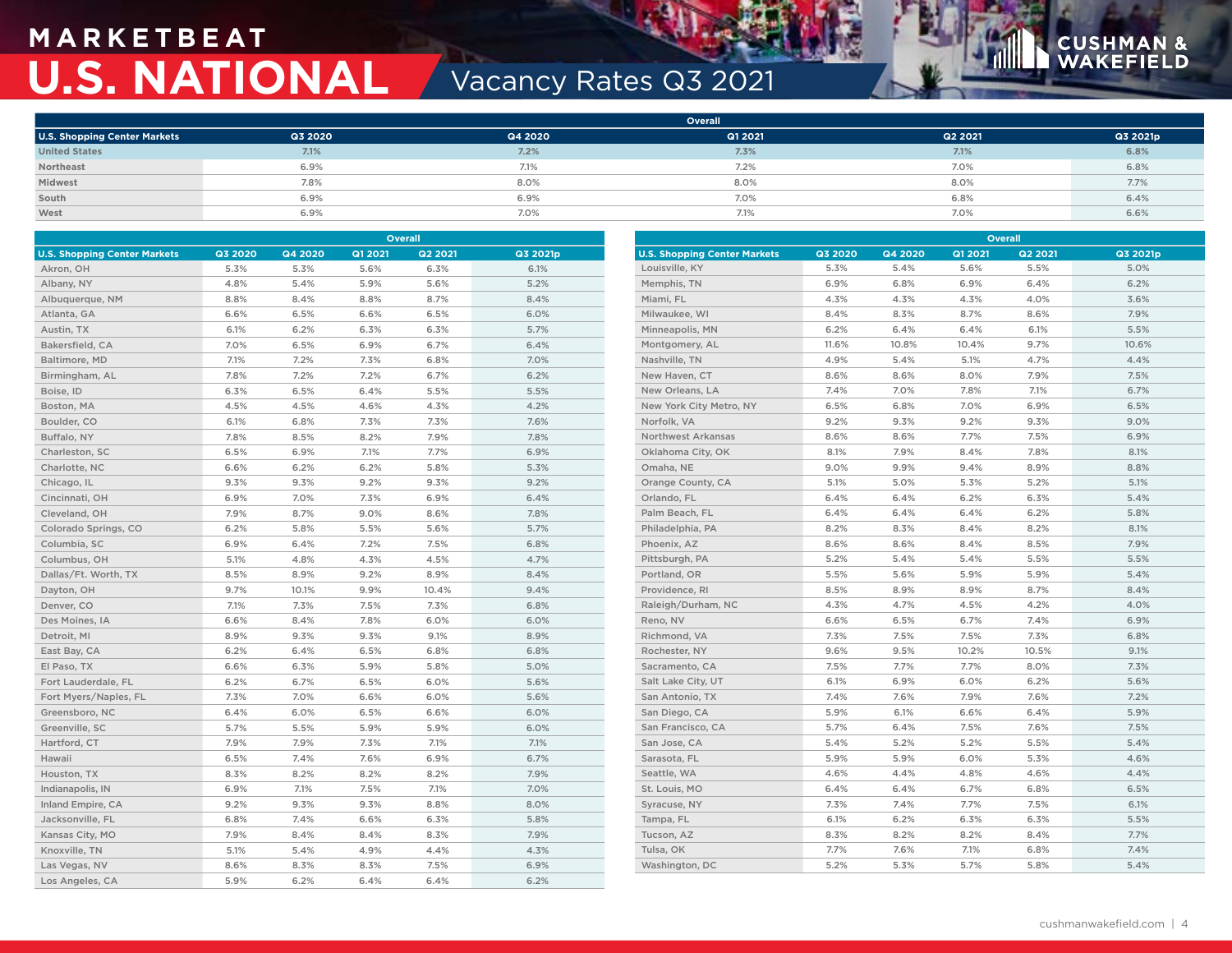# **M A R K E T B E AT U.S. NATIONAL** Asking Rents Q3 2021

# **CUSHMAN &**<br>WAKEFIELD

| <b>U.S. Shopping Center Markets</b> | Q3 2020 | Q4 2020 | Q1 2021 | Q2 2021 | Q3 2021p |
|-------------------------------------|---------|---------|---------|---------|----------|
| <b>United States</b>                | \$20.87 | \$20.93 | \$21.04 | \$21.25 | \$21.43  |
| Northeast                           | \$22.01 | \$21.97 | \$22.11 | \$22.22 | \$22.27  |
| Midwest                             | \$16,20 | \$16.22 | \$16,29 | \$16.47 | \$16,70  |
| South                               | \$19.47 | \$19.63 | \$19.77 | \$20.00 | \$20.19  |
| West                                | \$24.67 | \$24.79 | \$25.08 | \$25.38 | \$25.67  |

| <b>Overall (All Classes)</b>        |         |         |         |         | <b>Overall (All Classes)</b> |                                     |         |         |         |         |          |
|-------------------------------------|---------|---------|---------|---------|------------------------------|-------------------------------------|---------|---------|---------|---------|----------|
| <b>U.S. Shopping Center Markets</b> | Q3 2020 | Q4 2020 | Q1 2021 | Q2 2021 | Q3 2021p                     | <b>U.S. Shopping Center Markets</b> | Q3 2020 | Q4 2020 | Q1 2021 | Q2 2021 | Q3 2021p |
| Akron, OH                           | \$12.51 | \$12.61 | \$13.04 | \$13.16 | \$13.33                      | Louisville, KY                      | \$14.44 | \$14.71 | \$14.84 | \$15.20 | \$15.41  |
| Albany, NY                          | \$15.02 | \$15.02 | \$15.26 | \$15.36 | \$15.30                      | Memphis, TN                         | \$14.73 | \$14.83 | \$15.00 | \$15.23 | \$15.53  |
| Albuquerque, NM                     | \$16.45 | \$16.46 | \$16.54 | \$16.75 | \$16.94                      | Miami, FL                           | \$32.66 | \$32.82 | \$32.91 | \$33.22 | \$33.69  |
| Atlanta, GA                         | \$17.51 | \$17.73 | \$18.03 | \$18.30 | \$18.74                      | Milwaukee, WI                       | \$14.25 | \$14.36 | \$14.46 | \$14.47 | \$14.27  |
| Austin, TX                          | \$25.50 | \$25.56 | \$25.67 | \$26.01 | \$26.26                      | Minneapolis, MN                     | \$17.06 | \$17.08 | \$17.46 | \$17.34 | \$17.41  |
| Bakersfield, CA                     | \$18.48 | \$18.58 | \$18.69 | \$18.85 | \$19.01                      | Montgomery, AL                      | \$12.41 | \$12.57 | \$12.51 | \$12.72 | \$12.77  |
| Baltimore, MD                       | \$23.16 | \$23.01 | \$23.11 | \$23.17 | \$23.41                      | Nashville, TN                       | \$22.33 | \$22.74 | \$23.15 | \$23.53 | \$23.99  |
| Birmingham, AL                      | \$13.84 | \$13.91 | \$14.22 | \$14.54 | \$14.62                      | New Haven, CT                       | \$16.49 | \$16.50 | \$16.45 | \$16.70 | \$16.24  |
| Boise, ID                           | \$15.18 | \$15.22 | \$15.35 | \$15.55 | \$15.76                      | New Orleans, LA                     | \$16.29 | \$16.29 | \$16.47 | \$16.63 | \$16.74  |
| Boston, MA                          | \$21.59 | \$21.37 | \$21.22 | \$21.08 | \$21.01                      | New York City Metro, NY             | \$30.08 | \$29.78 | \$29.72 | \$30.14 | \$30.29  |
| Boulder, CO                         | \$21.94 | \$21.95 | \$22.21 | \$22.36 | \$22.57                      | Norfolk, VA                         | \$17.51 | \$17.78 | \$18.13 | \$18.24 | \$18.24  |
| Buffalo, NY                         | \$12.59 | \$12.63 | \$12.69 | \$12.68 | \$12.64                      | Northwest Arkansas                  | \$15.36 | \$15.42 | \$15.46 | \$15.66 | \$15.84  |
| Charleston, SC                      | \$18.42 | \$18.52 | \$18.59 | \$18.78 | \$18.93                      | Oklahoma City, OK                   | \$14.56 | \$14.48 | \$14.46 | \$14.72 | \$14.95  |
| Charlotte, NC                       | \$20.32 | \$20.41 | \$20.57 | \$20.75 | \$20.80                      | Omaha, NE                           | \$13.95 | \$13.99 | \$14.13 | \$14.12 | \$14.30  |
| Chicago, IL                         | \$18.44 | \$18.47 | \$18.58 | \$18.80 | \$18.95                      | Orange County, CA                   | \$32.70 | \$32.72 | \$32.60 | \$32.73 | \$33.62  |
| Cincinnati, OH                      | \$13.30 | \$13.41 | \$13.63 | \$13.72 | \$14.11                      | Orlando, FL                         | \$21.91 | \$22.14 | \$22.25 | \$22.49 | \$22.71  |
| Cleveland, OH                       | \$14.28 | \$14.35 | \$14.45 | \$14.42 | \$14.63                      | Palm Beach, FL                      | \$27.26 | \$27.57 | \$27.64 | \$28.32 | \$29.09  |
| Colorado Springs, CO                | \$17.78 | \$17.74 | \$17.84 | \$18.15 | \$18.31                      | Philadelphia, PA                    | \$20.04 | \$20.18 | \$20.41 | \$20.29 | \$20.47  |
| Columbia, SC                        | \$14.89 | \$14.79 | \$15.63 | \$15.64 | \$15.76                      | Phoenix, AZ                         | \$18.83 | \$18.88 | \$19.16 | \$19.45 | \$19.64  |
| Columbus, OH                        | \$16.52 | \$16.68 | \$16.51 | \$16.74 | \$17.02                      | Pittsburgh, PA                      | \$15.59 | \$15.63 | \$16.03 | \$16.16 | \$16.22  |
| Dallas/Ft. Worth, TX                | \$19.45 | \$19.50 | \$19.64 | \$19.97 | \$20.03                      | Portland, OR                        | \$24.44 | \$24.57 | \$24.75 | \$24.71 | \$24.57  |
| Dayton, OH                          | \$12.50 | \$12.61 | \$12.69 | \$12.99 | \$13.05                      | Providence, RI                      | \$17.92 | \$18.11 | \$17.75 | \$18.06 | \$17.90  |
| Denver, CO                          | \$22.17 | \$22.23 | \$22.31 | \$22.34 | \$22.43                      | Raleigh/Durham, NC                  | \$20.82 | \$21.01 | \$21.06 | \$21.32 | \$21.35  |
| Des Moines, IA                      | \$13.10 | \$13.08 | \$13.06 | \$13.11 | \$13.26                      | Reno, NV                            | \$19.58 | \$19.68 | \$19.82 | \$19.95 | \$20.16  |
| Detroit, MI                         | \$16.25 | \$16.26 | \$16.27 | \$16.47 | \$16.68                      | Richmond, VA                        | \$18.46 | \$18.66 | \$18.70 | \$18.94 | \$18.55  |
| East Bay, CA                        | \$31.94 | \$31.97 | \$31.80 | \$31.98 | \$31.74                      | Rochester, NY                       | \$13.60 | \$13.62 | \$13.74 | \$13.75 | \$13.69  |
| El Paso, TX                         | \$14.94 | \$14.97 | \$15.06 | \$15.17 | \$15.55                      | Sacramento, CA                      | \$21.60 | \$21.69 | \$21.81 | \$22.37 | \$22.42  |
| Fort Lauderdale, FL                 | \$25.51 | \$25.21 | \$25.55 | \$25.74 | \$26.26                      | Salt Lake City, UT                  | \$20.11 | \$20.33 | \$20.64 | \$21.11 | \$21.48  |
| Fort Myers/Naples, FL               | \$18.89 | \$19.18 | \$19.28 | \$19.48 | \$19.88                      | San Antonio, TX                     | \$19.01 | \$19.17 | \$19.33 | \$19.48 | \$19.57  |
| Greensboro, NC                      | \$12.55 | \$12.47 | \$12.72 | \$12.69 | \$12.46                      | San Diego, CA                       | \$29.91 | \$29.87 | \$30.12 | \$30.39 | \$30.65  |
| Greenville, SC                      | \$14.80 | \$14.75 | \$15.21 | \$15.02 | \$15.32                      | San Francisco, CA                   | \$43.54 | \$43.34 | \$43.33 | \$42.84 | \$41.60  |
| Hartford, CT                        | \$17.95 | \$17.99 | \$17.96 | \$17.89 | \$18.31                      | San Jose, CA                        | \$37.82 | \$38.29 | \$38.46 | \$38.82 | \$38.94  |
| Hawaii                              | \$44.53 | \$44.74 | \$44.36 | \$44.30 | \$44.66                      | Sarasota, FL                        | \$18.95 | \$19.06 | \$19.15 | \$19.46 | \$19.67  |
| Houston, TX                         | \$20.13 | \$20.18 | \$20.23 | \$20.46 | \$20.74                      | Seattle, WA                         | \$26.63 | \$26.74 | \$27.20 | \$27.62 | \$27.71  |
| Indianapolis, IN                    | \$15.40 | \$15.55 | \$15.74 | \$15.98 | \$16.31                      | St. Louis, MO                       | \$15.62 | \$15.56 | \$15.55 | \$15.50 | \$15.57  |
| Inland Empire, CA                   | \$22.63 | \$22.69 | \$23.00 | \$23.57 | \$23.98                      | Syracuse, NY                        | \$11.97 | \$11.97 | \$12.12 | \$12.13 | \$12.18  |
| Jacksonville, FL                    | \$18.98 | \$19.40 | \$19.57 | \$19.87 | \$20.34                      | Tampa, FL                           | \$19.70 | \$19.79 | \$19.91 | \$20.30 | \$20.52  |
| Kansas City, MO                     | \$15.65 | \$15.70 | \$15.57 | \$15.87 | \$16.26                      | Tucson, AZ                          | \$17.22 | \$17.28 | \$17.39 | \$17.57 | \$17.58  |
| Knoxville, TN                       | \$14.88 | \$14.99 | \$15.05 | \$15.30 | \$15.22                      | Tulsa, OK                           | \$12.80 | \$13.04 | \$13.35 | \$13.68 | \$13.95  |
| Las Vegas, NV                       | \$22.03 | \$21.98 | \$22.28 | \$22.74 | \$23.29                      | Washington, DC                      | \$29.00 | \$29.11 | \$28.98 | \$29.15 | \$29.21  |
| Los Angeles, CA                     | \$30.74 | \$30.69 | \$30.63 | \$30.70 | \$30.85                      |                                     |         |         |         |         |          |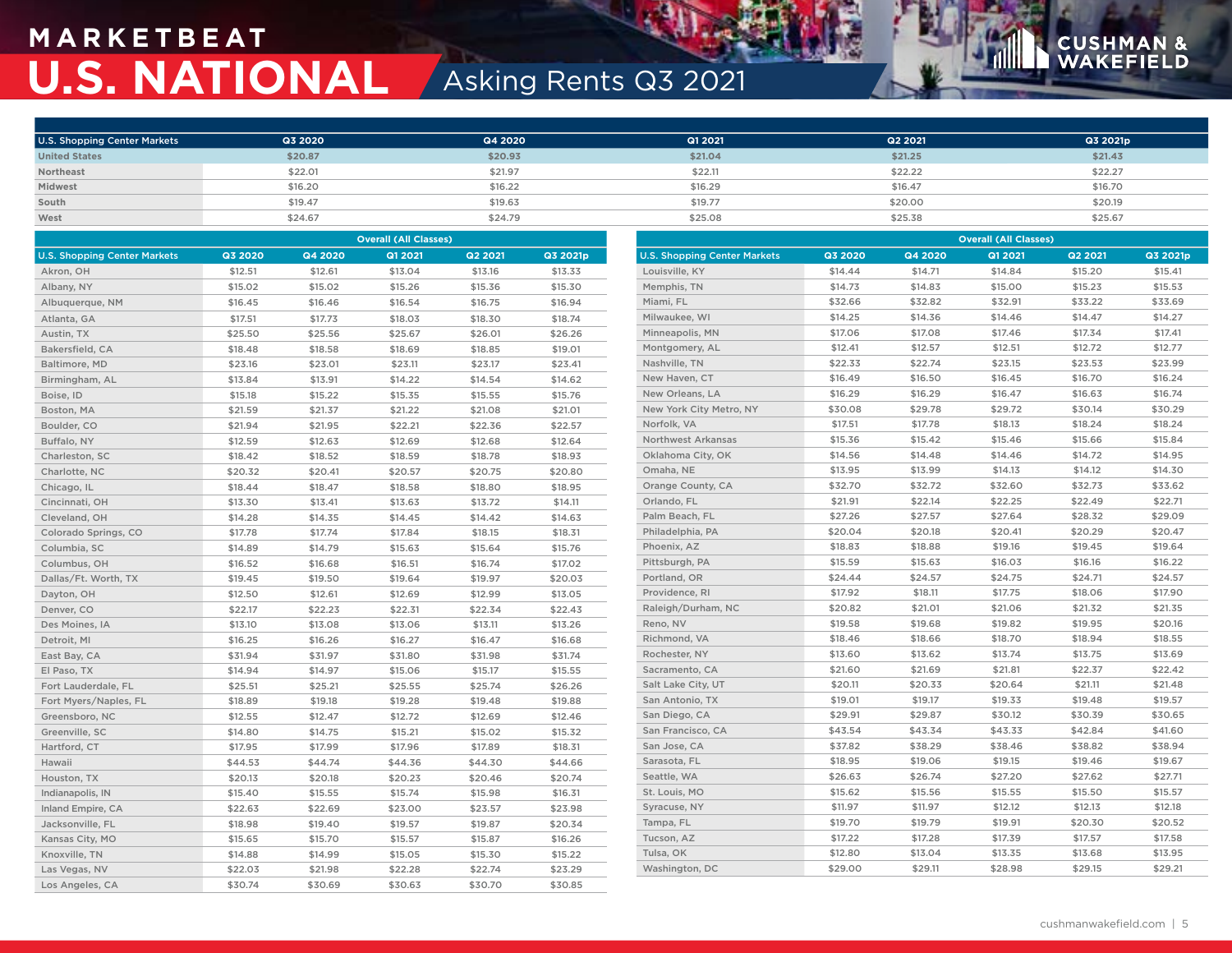## **M A R K E T B E AT U.S. NATIONAL** Inventory Q3 2021

# **CUSHMAN &**<br>WAKEFIELD

| <b>U.S. Shopping Center Markets</b> | Inventory     | Deliveries YTD 2021 | <b>Under Construction</b><br>as of Q3 2021p |
|-------------------------------------|---------------|---------------------|---------------------------------------------|
| <b>United States</b>                | 4,477,036,362 | 5,551,513           | 9,947,620                                   |
| Northeast                           | 616,390,348   | 597,271             | 875,054                                     |
| Midwest                             | 781.367.266   | 150.558             | 751,403                                     |
| South                               | 1,779,551,472 | 3.284.068           | 5,751,704                                   |
| West                                | 1,136,926,318 | 1,971,679           | 2,279,119                                   |

|                                     |             | <b>Overall</b>             |                                             | Overall                             |              |                            |                                             |  |  |
|-------------------------------------|-------------|----------------------------|---------------------------------------------|-------------------------------------|--------------|----------------------------|---------------------------------------------|--|--|
| <b>U.S. Shopping Center Markets</b> | Inventory   | <b>Deliveries YTD 2021</b> | <b>Under Construction</b><br>as of Q3 2021p | <b>U.S. Shopping Center Markets</b> | Inventory    | <b>Deliveries YTD 2021</b> | <b>Under Construction</b><br>as of Q3 2021p |  |  |
| Akron, OH                           | 18,697,909  | $\circ$                    | $\circ$                                     | Louisville, KY                      | 30,849,597   | 12,000                     | $\circ$                                     |  |  |
| Albany, NY                          | 16,586,653  | $\circ$                    | $\circ$                                     | Memphis, TN                         | 38,042,067   | $\circ$                    | 323,506                                     |  |  |
| Albuquerque, NM                     | 20,475,933  | 5,254                      | 23,500                                      | Miami, FL                           | 51,541,067   | 63,982                     | 646,319                                     |  |  |
| Atlanta, GA                         | 167,337,128 | 331,869                    | 1,091,309                                   | Milwaukee, WI                       | 29,325,664   | $\circ$                    | 4,426                                       |  |  |
| Austin, TX                          | 50,801,052  | 313,597                    | 112,187                                     | Minneapolis, MN                     | 64, 161, 337 | $\circ$                    | 104,406                                     |  |  |
| Bakersfield, CA                     | 13,568,715  | 27,155                     | 6,500                                       | Montgomery, AL                      | 9,150,454    | $\circ$                    | $\circ$                                     |  |  |
| Baltimore, MD                       | 57,777,889  | 13,602                     | 168,466                                     | Nashville, TN                       | 39,391,580   | 2,325                      | 117,292                                     |  |  |
| Birmingham, AL                      | 28,859,893  | 34,995                     | 80,418                                      | New Haven, CT                       | 19,289,347   | 4,500                      | $\circ$                                     |  |  |
| Boise, ID                           | 16,997,111  | 347,750                    | 29,371                                      | New Orleans, LA                     | 22,547,601   | 6,800                      | $\circ$                                     |  |  |
| Boston, MA                          | 72,547,578  | 169,000                    | 92,840                                      | New York City Metro, NY             | 211,331,023  | 170,989                    | 530,691                                     |  |  |
| Boulder, CO                         | 8,637,814   | 4,500                      | $\circ$                                     | Norfolk, VA                         | 49,739,813   | 6,000                      | 95,190                                      |  |  |
| Buffalo, NY                         | 24,942,511  | $\circ$                    | $\circ$                                     | <b>Northwest Arkansas</b>           | 7,500,219    | 36,250                     | 3,047                                       |  |  |
| Charleston, SC                      | 19,825,498  | 37,954                     | 85,597                                      | Oklahoma City, OK                   | 33,628,087   | 31,801                     | 44,833                                      |  |  |
| Charlotte, NC                       | 60,137,823  | 104,866                    | 92,363                                      | Omaha, NE                           | 21,937,775   | 12,316                     | 10,100                                      |  |  |
| Chicago, IL                         | 197,380,558 | 75,122                     | 211,663                                     | Orange County, CA                   | 79,386,533   | 10,656                     | 51,380                                      |  |  |
| Cincinnati, OH                      | 43,496,697  | 56,991                     | 28,525                                      | Orlando, FL                         | 66,107,206   | 111,033                    | 165,506                                     |  |  |
| Cleveland, OH                       | 54,882,901  | $\circ$                    | $\circ$                                     | Palm Beach, FL                      | 38,569,196   | 145,061                    | 192,218                                     |  |  |
| Colorado Springs, CO                | 20,849,394  | 22,000                     | 600                                         | Philadelphia, PA                    | 123,632,812  | 212,898                    | 41,200                                      |  |  |
| Columbia, SC                        | 18,027,134  | $\circ$                    | $\circ$                                     | Phoenix, AZ                         | 138,548,379  | 166,658                    | 390,470                                     |  |  |
| Columbus, OH                        | 51,669,426  | 2,185                      | $\circ$                                     | Pittsburgh, PA                      | 49,483,691   | $\circ$                    | 100,000                                     |  |  |
| Dallas/Ft. Worth, TX                | 192,372,002 | 573,266                    | 640.446                                     | Portland, OR                        | 47,982,278   | 56,924                     | 152,634                                     |  |  |
| Dayton, OH                          | 20,249,450  | $\circ$                    | $\circ$                                     | Providence, RI                      | 33,284,193   | $\circ$                    | 11,360                                      |  |  |
| Denver, CO                          | 74,941,173  | 79,259                     | 22,200                                      | Raleigh/Durham, NC                  | 50,304,480   | $\circ$                    | 33,995                                      |  |  |
| Des Moines, IA                      | 11,102,095  | 13,926                     | $\circ$                                     | Reno, NV                            | 14,744,338   | 73,431                     | 116,239                                     |  |  |
| Detroit, MI                         | 95,495,234  | 40,808                     | 96,616                                      | Richmond, VA                        | 36,144,790   | 121,293                    | 3,000                                       |  |  |
| East Bay, CA                        | 48,234,308  | 94,156                     | 69,906                                      | Rochester, NY                       | 23,783,575   | $\circ$                    | 84,205                                      |  |  |
| El Paso, TX                         | 20,892,953  | 3,842                      | 90,555                                      | Sacramento, CA                      | 60,010,506   | 295,095                    | 41,700                                      |  |  |
| Fort Lauderdale, FL                 | 53,603,833  | 61,312                     | 46,005                                      | Salt Lake City, UT                  | 27,744,897   | 35,986                     | 257,077                                     |  |  |
| Fort Myers/Naples, FL               | 34,197,974  | 51,123                     | 32,000                                      | San Antonio, TX                     | 56,355,316   | 175,018                    | 99,222                                      |  |  |
| Greensboro, NC                      | 19,471,617  | $\circ$                    | 48,000                                      | San Diego, CA                       | 67,693,258   | 39,798                     | 110,538                                     |  |  |
| Greenville, SC                      | 24,914,363  | 122,928                    | $\circ$                                     | San Francisco, CA                   | 11,737,328   | $-7,000$                   | $\circ$                                     |  |  |
| Hartford, CT                        | 27,916,379  | 35,484                     | 14,758                                      | San Jose, CA                        | 36,315,963   | 127,945                    | 1,250                                       |  |  |
| Hawaii                              | 12,841,915  | 19,000                     | $\circ$                                     | Sarasota, FL                        | 21,384,733   | 14,310                     | 37,900                                      |  |  |
| Houston, TX                         | 192,806,810 | 550,850                    | 637,820                                     | Seattle, WA                         | 66,036,040   | 3,900                      | 132,655                                     |  |  |
| Indianapolis, IN                    | 50,776,474  | $-27,000$                  | 7,200                                       | St. Louis, MO                       | 68,302,127   | 25,215                     | 30,255                                      |  |  |
| Inland Empire, CA                   | 113,896,859 | 323,484                    | 427,274                                     | Syracuse, NY                        | 13,592,586   | 4,400                      | $\circ$                                     |  |  |
| Jacksonville, FL                    | 44,735,580  | 90,910                     | 313,436                                     | Tampa, FL                           | 70,045,446   | 35,935                     | 63,073                                      |  |  |
| Kansas City, MO                     | 53,889,619  | 69,001                     | 258,212                                     | Tucson, AZ                          | 27,451,084   | 3,643                      | $\circ$                                     |  |  |
| Knoxville, TN                       | 24,001,780  | $-33,991$                  | 46,740                                      | Tulsa, OK                           | 24,872,798   | 37,050                     | $\circ$                                     |  |  |
| Las Vegas, NV                       | 66,552,409  | 71,422                     | 54,638                                      | Washington, DC                      | 123,613,693  | 336,441                    | 441,261                                     |  |  |
| Los Angeles, CA                     | 162,280,083 | 170,663                    | 391,187                                     |                                     |              |                            |                                             |  |  |